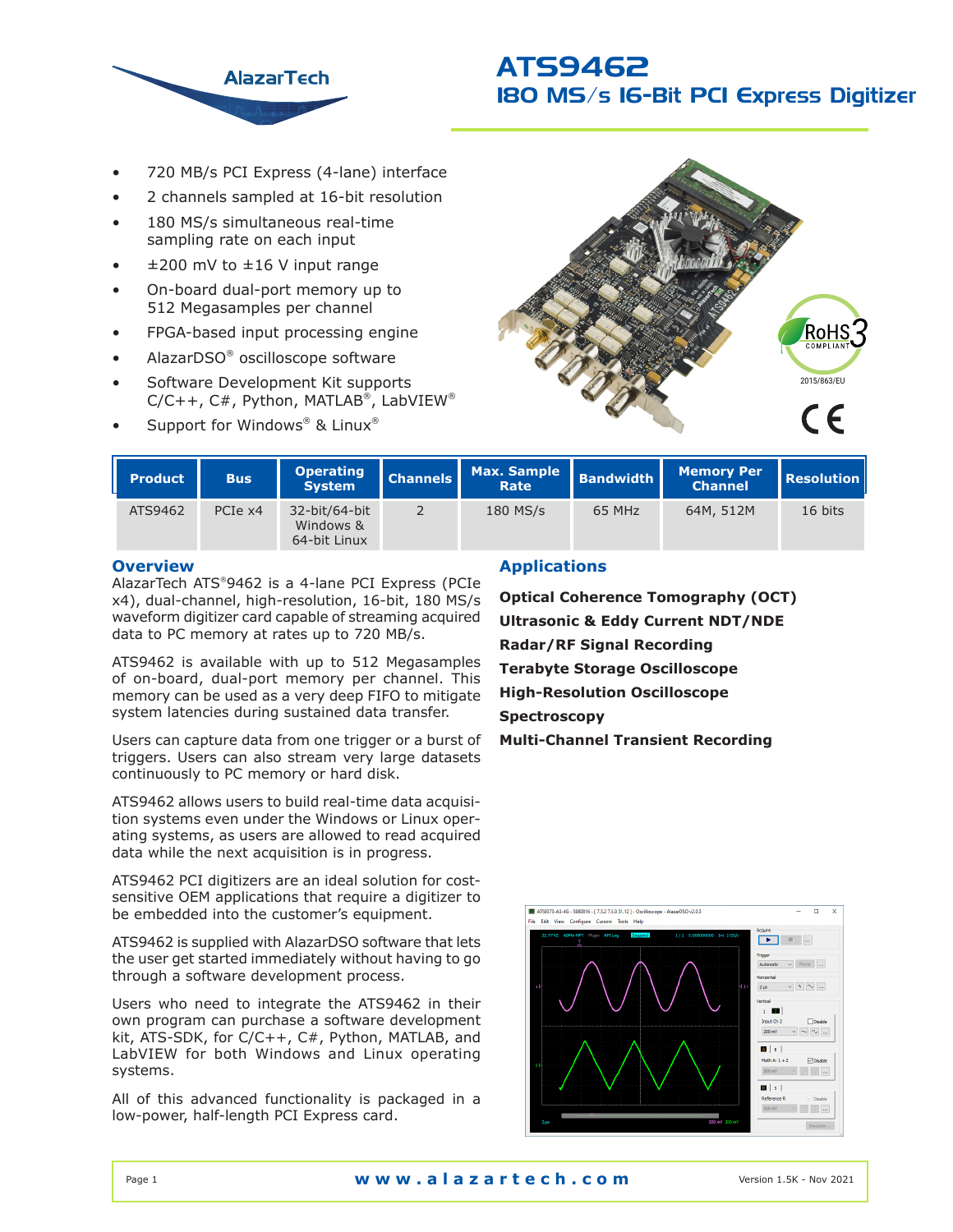

## **PCI Express Bus Interface**

ATS9462 interfaces to the host computer using a 4-lane PCI Express bus. Each lane operates at 2.5 Gbps. PCIe bus specification v1.0a and v1.1 are supported.

According to PCIe specification, a 4-lane board can be plugged into any 4-lane, 8-lane or 16-lane slot, but not into a 1-lane slot. As such, ATS9462 requires at least one free 4-lane, 8-lane or 16-lane slot on the motherboard.

The physical and logical PCIe x4 interface is provided by an on-board FPGA, which also integrates acquisition control functions, memory management functions and acquisition datapath. This very high degree of integration allows for optimum product reliability.

The AlazarTech® 720 MB/s benchmarks were done using an ASUS® WS X299 SAGE motherboard.

Users must always be wary of throughput specifications from manufacturers of waveform digitizers. Some unscrupulous manufacturers tend to specify the raw, burst-mode throughput of the bus. AlazarTech, on the other hand, specifies the benchmarked sustained throughput. To achieve such high throughput, a great deal of proprietary memory management logic and kernel mode drivers have been designed.

## **Analog Input**

An ATS9462 features two analog input channels with extensive functionality. Each channel has 65 MHz of full power analog input bandwidth. With software-selectable attenuation, you can achieve an input voltage range of  $\pm 200$  mV to  $\pm 16$  V. Attenuating probes (not included) can extend the voltage range even higher.

Software-selectable AC or DC coupling further increases the signal measurement capability. Softwareselectable 50  $\Omega$  input impedance makes it easy to interface to high-speed RF signals.

## **Amplifier Bypass Mode**

To obtain optimum dynamic performance, choose the Amplifier Bypass Mode. This mode comes standard with the ATS9462. Each channel can be independently bypassed using on-board DIP-switches.

Once the amplifier has been bypassed, the input for that channel has 50  $Ω$  impedance, DC coupling and a ±800 mV full scale input range. Diode protection is still included, but users should avoid saturation of the input beyond 120% of full scale.

## **Wideband Input Upgrade**

Some applications, such as Digital Video Broadcast (DVB), require analog input bandwidth to be higher than the standard bandwidth of ATS9462.

A Wideband Input Upgrade (order number ATS9462- 005) can be purchased for such cases. Bandwidth can be extended to 120 MHz with minimal effect on noise performance.

Note: the wideband input upgrade on the ATS9462 can only be used while in Amplifier Bypass Mode.

## **Acquisition System**

ATS9462 PCI digitizers use a pair of state of the art 180 MS/s, 16-bit ADCs to digitize the input signals. The real-time sampling rate ranges from 180 MS/s down to 1 KS/s. The two channels are guaranteed to be simultaneous, as they share the exact same clock.

An acquisition can consist of multiple records, with each record being captured as a result of one trigger event. A record can contain both pre-trigger and post-trigger data.

Infinite number of triggers can be captured by ATS9462 while operating in dual-port memory mode.

In between the multiple triggers being captured, the acquisition system is re-armed by the hardware within 32 sampling clock cycles.

This mode of capture, sometimes referred to as Multiple Record, is very useful for capturing data in applications with a very rapid or unpredictable trigger rate. Examples of such applications include medical imaging, ultrasonic testing, OCT and NMR spectroscopy.

## **Maximum Sustained Transfer Rate**

PCI Express support on different motherboards is not always the same, resulting in significantly different sustained data transfer rates. The reasons behind these differences are complex and varied and will not be discussed here.

ATS9462 users can quickly determine the maximum sustained transfer rate for their motherboard by inserting their card in a PCIe slot and running the bus benchmarking tool provided in AlazarDSO for Windows or AlazarFrontPanel for Linux.

## **Recommended Motherboards or PCs**

Many different types of motherboards and PCs have been benchmarked by AlazarTech. The ones that have produced the best throughput results are listed here: [www.alazartech.com/images-media/2246-AlazarTechRec](https://www.alazartech.com/images-media/2246-AlazarTechRecommendedMotherboards.pdf)[ommendedMotherboards.pdf.](https://www.alazartech.com/images-media/2246-AlazarTechRecommendedMotherboards.pdf)

### **On-Board Acquisition Memory**

ATS9462 supports on-board memory buffers of 64 Megasamples and 512 Megasamples. There are two distinct advantages of having on-board memory:

First, a snapshot of the ADC data can be stored into this acquisition memory at full acquisition speed without any concern for the bus throughput.

Second, and more importantly, on-board memory can also act as a very deep FIFO between the Analogto-Digital converters and PCI Express bus, allowing very fast sustained data transfers across the bus, even if the operating system or another motherboard resource temporarily interrupts DMA transfers.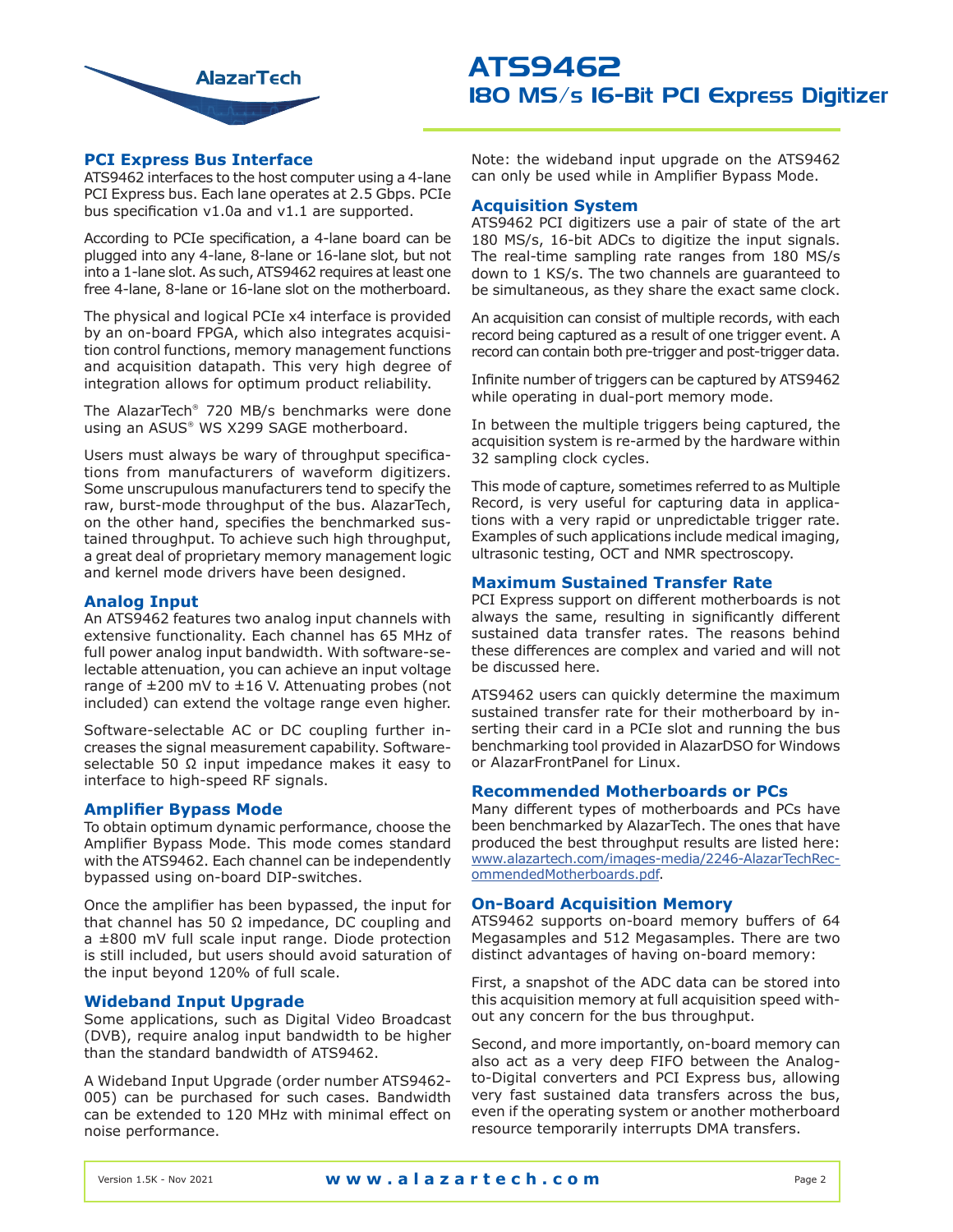

## **Traditional AutoDMA**

In order to acquire both pre-trigger and post-trigger data in a dual-ported memory environment, users can use Traditional AutoDMA.



Data is returned to the user in buffers, where each buffer can contain from 1 to 8191 records (triggers). This number is called RecordsPerBuffer.

As shown in the diagram above, each record is transferred to PC host memory as soon as it is acquired.

Users can also specify that each record should come with its own header that contains a 40-bit trigger timestamp.

A BUFFER\_OVERFLOW flag is asserted if more than 512 buffers have been acquired by the acquisition system, but not transferred to host PC memory by the AutoDMA engine.

While Traditional AutoDMA can acquire data to PC host memory at the maximum sustained transfer rate of the motherboard, a BUFFER\_OVERFLOW can occur if more than 512 triggers occur in very rapid succession, even if all the on-board memory has not been used up.

## **No Pre-Trigger (NPT) AutoDMA**

Many ultrasonic scanning and medical imaging applications do not need any pre-trigger data: only post-trigger data is sufficient.

NPT AutoDMA is designed specifically for these applications. By only storing post-trigger data, the memory bandwidth is optimized and the entire onboard memory acts like a very deep FIFO.



Note that a DMA is not started until RecordsPerBuffer number of records (triggers) have been acquired.

NPT AutoDMA buffers do not include headers. However, users can specify that each record should come with its own footer that contains a 40-bit trigger timestamp. The footer is called NPT Footer.

More importantly, a BUFFER OVERFLOW flag is asserted only if the entire on-board memory is used up. This provides a very substantial improvement over Traditional AutoDMA.

NPT AutoDMA can easily acquire data to PC host memory at the maximum sustained transfer rate of the motherboard without causing an overflow.

This is the recommended mode of operation for most ultrasonic scanning, OCT and medical imaging applications.

## **Continuous AutoDMA**

Continuous AutoDMA is also known as the data streaming mode.

In this mode, data starts streaming across the PCIe bus as soon as the ATS9462 is armed for acquisition. It is important to note that triggering is disabled in this mode.



Continuous AutoDMA buffers do not include headers, so it is not possible to get trigger time-stamps.

A BUFFER\_OVERFLOW flag is asserted only if the entire on-board memory is used up.

The amount of data to be captured is controlled by counting the number of buffers acquired. Acquisition is stopped by an AbortCapture command.

Continuous AutoDMA can easily acquire data to PC host memory at the maximum sustained transfer rate of the motherboard without causing an overflow. This is the recommended mode for very long signal recording.

## **Triggered Streaming AutoDMA**

Triggered Streaming AutoDMA is virtually the same as Continuous mode, except the data transfer across the bus is held off until a trigger event has been detected.



Triggered Streaming AutoDMA buffers do not include headers, so it is not possible to get trigger time-stamps.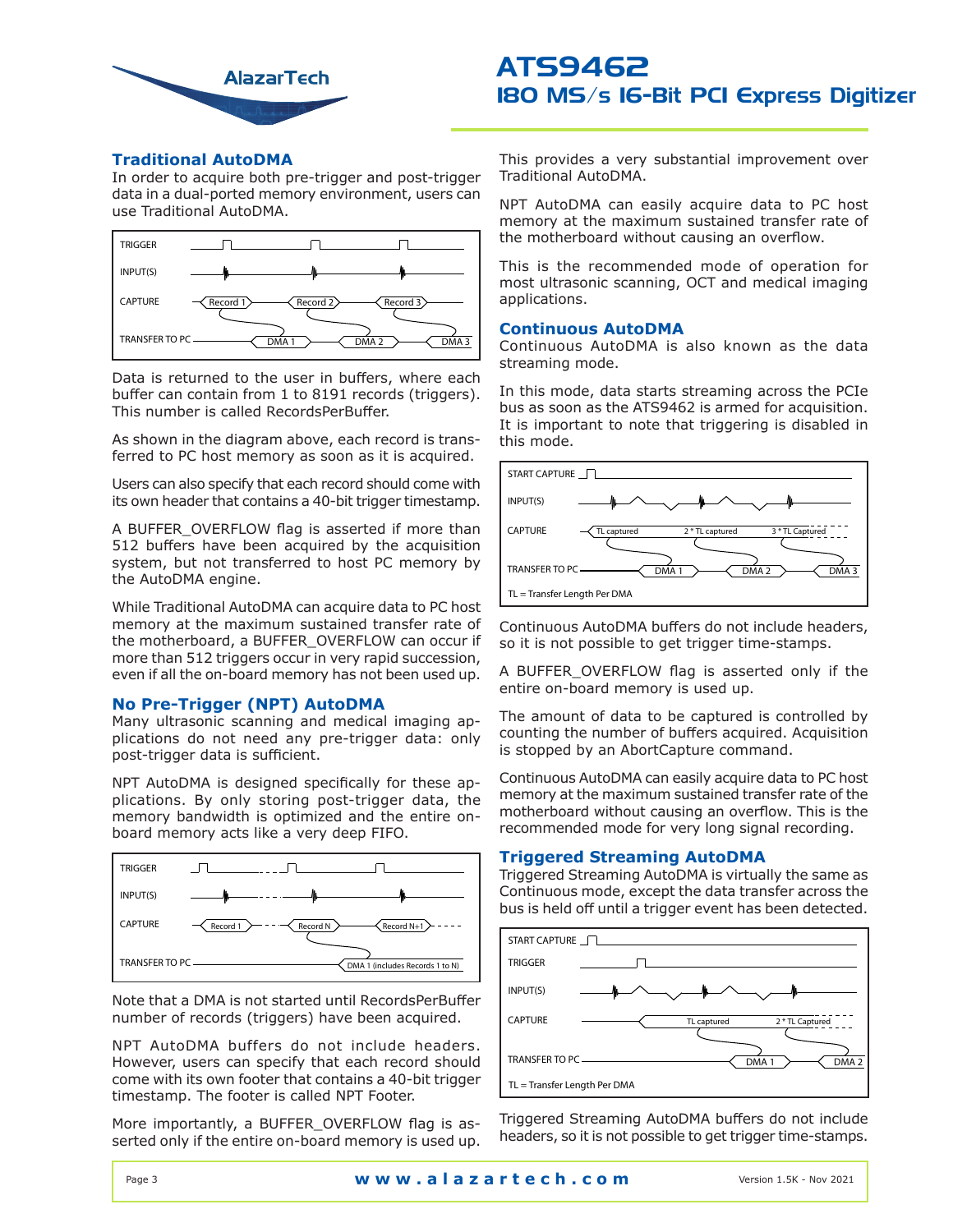

A BUFFER\_OVERFLOW flag is asserted only if the entire on-board memory is used up.

As in Continuous mode, the amount of data to be captured is controlled by counting the number of buffers acquired. Acquisition is stopped by an AbortCapture command.

Triggered Streaming AutoDMA can easily acquire data to PC host memory at the maximum sustained transfer rate of the motherboard without causing an overflow. This is the recommended mode for RF signal recording that has to be started at a specific time, e.g. based on a GPS pulse.

## **FPGA-Based Input Processing Engine**

ATS9462 contains an Altera Stratix II FPGA that manages the datapath, the DDR2 memory interface and PCI Express bus interface.

As part of ongoing product improvement, an Input Processing Engine (IPE) has been introduced in the on-board FPGA, whereby data coming from the onboard A/D converter ICs goes through this IPE before being stored in on-board memory or being DMA'd to host computer memory.

The first part of the IPE consists of an FIR filter that acts as a band-pass filter by default, but can be modified to be low-pass or high-pass filter.

The next part of the IPE applies a windowing function to the acquired data. By default, a Hanning window is used, but user is allowed to download a different function.

Note that the windowing function can only be used for NPT AutoDMA acquisitions with up to 2048-point records.

## **Software-selectable Bandwidth Limit**

A majority of applications for PCI digitizers require oversampling of input signal, i.e. the frequency of the analog signal being digitized is a factor of 5 or 6 lower than the sample rate or even the Nyquist rate.

ATS9462 features a software-controlled bandwidth limit switch, which reduces high-frequency noise and improves signal to noise ratio. This switch is independently selectable for each input channel.

When selected, bandwidth limit switch can reduce the input bandwidth of a particular input to be approximately 20 MHz.

## **Triggering**

The ATS9462 is equipped with sophisticated digital triggering options, such as programmable trigger thresholds and slope on any of the input channels or the External Trigger input.

While most oscilloscopes offer only one trigger engine, ATS9462 offers two trigger engines (called Engines J and K). This allows the user to combine the two engines using a logical OR, AND or XOR operand.

The user can specify the number of records to capture in an acquisition, the length of each record and the amount of pre-trigger data.

A programmable trigger delay can also be set by the user. This is very useful for capturing the signal of interest in a pulse-echo application, such as ultrasound, radar, lidar etc.

## **External Trigger Input**

ATS9462 external trigger input (TRIG IN) can be set as an analog input with  $\pm 5$  V or  $\pm 1$  V full scale input range and 1 MΩ input impedance.

### **Timebase**

Timebase on the ATS9462 can be controlled either by on-board clock sources or by optional External Clock.

On-board clock sources consist of three different oscillators: a 10 MHz TCXO that is multiplied to produce the 180 MHz and 160 MHz sampling rate; a 125 MHz crystal oscillator that provides the 125 MS/s sample rate; and a 100 MHz crystal oscillator that provides 100 MS/s and lower sampling rates.

Sample rates lower than 100 MS/s are achieved by sampling at 100 MS/s and decimating the ADC data stream by an appropriate factor.

### **Optional External Clock**

While the ATS9462 features low-jitter, high-reliability 125 MHz and 100 MHz crystal oscillators and a 10 MHz TCXO as the source of the timebase system, there may be occasions when digitizing has to be synchronized to an external clock source.

ATS9462 External Clock option provides an SMA input for an external clock signal.

The input stage of the External Clock circuit is an analog comparator that converts the incoming signal into a PECL clock signal that can be used by the onboard ADCs.

Note that the input impedance for the External Clock input is fixed at 50 Ω. Input coupling for the external clock input is user-programmable between AC and DC coupling.

## **Fast External Clock**

If the user selects Fast External Clock mode, a new sample is taken by the on-board ADCs for each rising (or falling) edge of this External Clock signal.

In order to operate the ADC under optimal conditions, the user must set the appropriate frequency range for the external clock being supplied. The following ranges are supported:

External Clock: 1 MHz <  $f_{\text{ext}}$  < 180 MHz

The active edge of the external clock is softwareselectable between the rising or falling edge.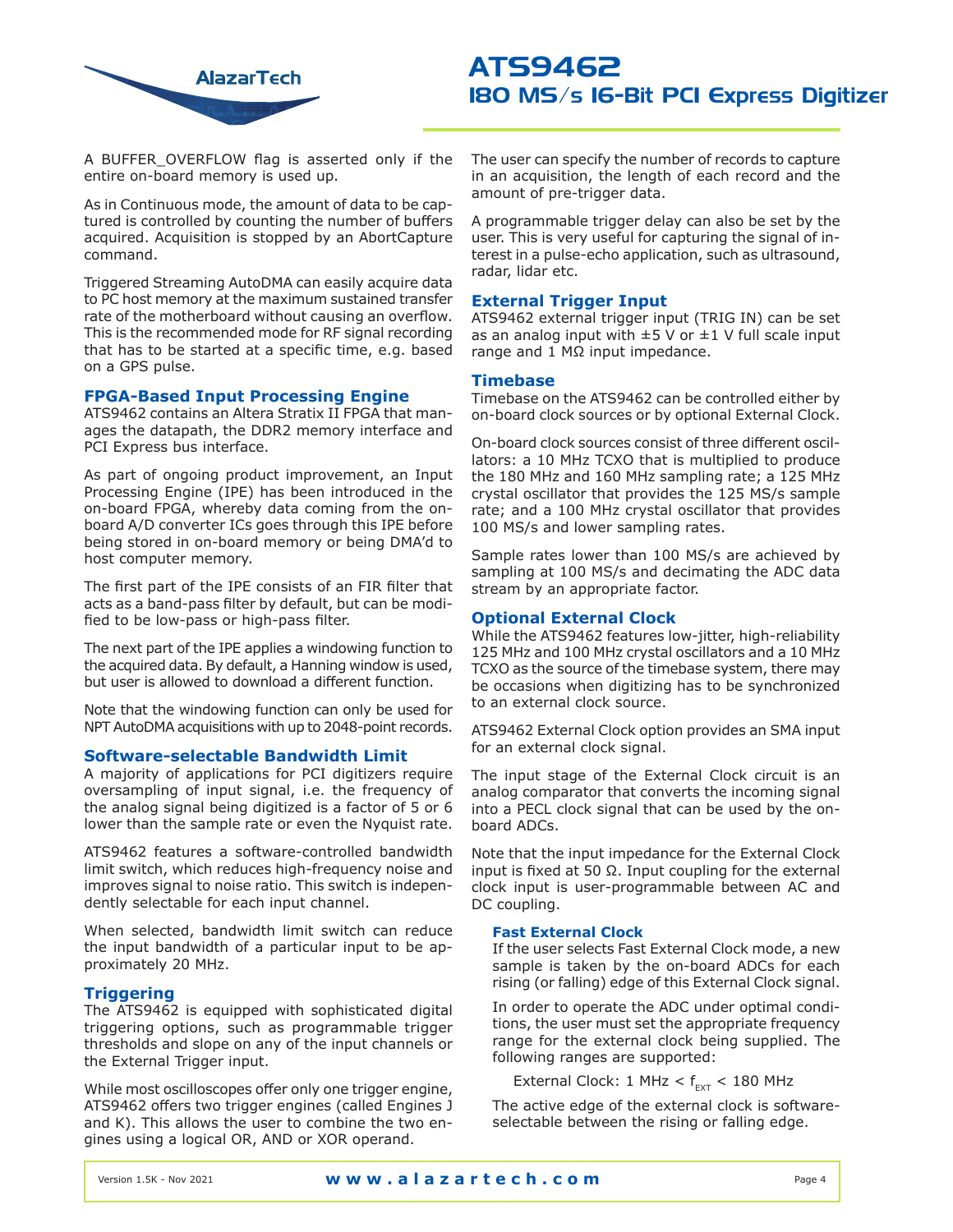

## **Slow External Clock**

If the external clock frequency is less than 1 MHz, then users can select Slow External Clock.

Note that Slow External Clock signal must be a 3.3 Volt TTL signal.

In this mode, the on-board ADCs are run at a fixed 125 MS/s sample rate. Each time a rising (or falling) edge is detected on the external clock signal, one sample is stored.

Thus, there can be zero to 8 ns skew between the clock edge and the actual sampling of the signal. This skew can change from sample to sample, so this type of clock should be used only if this jitter is acceptable in your application.

## **10 MHz Clock Reference**

It is possible to generate the sampling clock based on a 10 MHz reference input. This is useful for RF systems that use a common 10 MHz reference clock.

ATS9462 uses an on-board PLL to generate the high-frequency clock. Clock frequencies in the range of 150 MHz to 180 MHz can be generated with a 1 MHz resolution.

## **AUX Connector - Trigger Output**

ATS9462 provides an AUX (Auxiliary) BNC connector that is configured as a Trigger Output connector by default.

When configured as a Trigger Output, AUX BNC connector outputs a 5 Volt TTL signal synchronous to the ATS9462 Trigger signal, allowing users to synchronize their test systems to the ATS9462 Trigger.

When combined with the Trigger Delay feature of the ATS9462, this option is ideal for ultrasonic and other pulse-echo imaging applications.

## **AUX Connector - Trigger Enable**

Another use of AUX connector is its use as a Trigger Enable Input in imaging applications.

In such applications, users must first configure AUX I/O as a Trigger Enable. A FRAME\_START signal should be connected to AUX I/O and LINE\_START signal to TRIG IN.

Once armed, ATS9462 will not trigger until a FRAME\_START pulse has arrived. It will then accept a certain number of triggers and then wait for the next FRAME\_START pulse before accepting any more triggers.

This mechanism guarantees full frame image acquisition.

## **Calibration**

Every ATS9462 digitizer is factory calibrated to NISTor CNRC-traceable standards. To periodically recalibrate an ATS9462, the digitizer must be shipped back to the factory.

## **Leader/Follower Systems**

Up to 8 inputs can be sampled simultaneously using multiple ATS9462 boards configured as a Leader/Follower system by using a SyncBoard 9462 of appropriate width.

SyncBoard 9462 is a mezzanine board and plugs into the connector located along the top edge of the ATS9462 boards.

A SyncBoard 9462 uses the clock output from a Leader board and delivers copies of that clock to all boards, using equal length traces. Note that no PLL is used for clock buffering, thus ensuring truly simultaneous sampling even if the clock frequency is not constant.

SyncBoard 9462 also allows any of the boards to trigger the entire Leader/Follower system.

It should be noted that PCI Express is not a shared bus. As such, the data throughput is not shared between multiple boards in a Leader/Follower system

## **AlazarDSO Software**

ATS9462 is supplied with the powerful AlazarDSO software that allows the user to setup the acquisition hardware and capture, display and archive the signals.

The Stream-To-Memory command in AlazarDSO allows users to stream a large dataset to motherboard memory.

AlazarDSO software also includes powerful tools for benchmarking the computer bus and disk drive.

## **Software Development Kits**

AlazarTech provides easy-to-use software development kits for customers who want to integrate the ATS9462 into their own software.

A Windows and Linux compatible software development kit, called ATS-SDK, includes headers, libraries and source code sample programs written in C/C++, C#, Python, MATLAB, and LabVIEW. These programs can fully control the ATS9462 and acquire data in user buffers.

The purchase of an ATS-SDK license includes a subscription that provides the following benefits for a period of 12 months from the date of purchase:

- Download ATS-SDK updates from the AlazarTech website;
- Receive technical support on ATS-SDK.

Customers who want to receive technical support and download new releases beyond this 12 month period should purchase extended support and maintenance (order number ATS-SDK-1YR).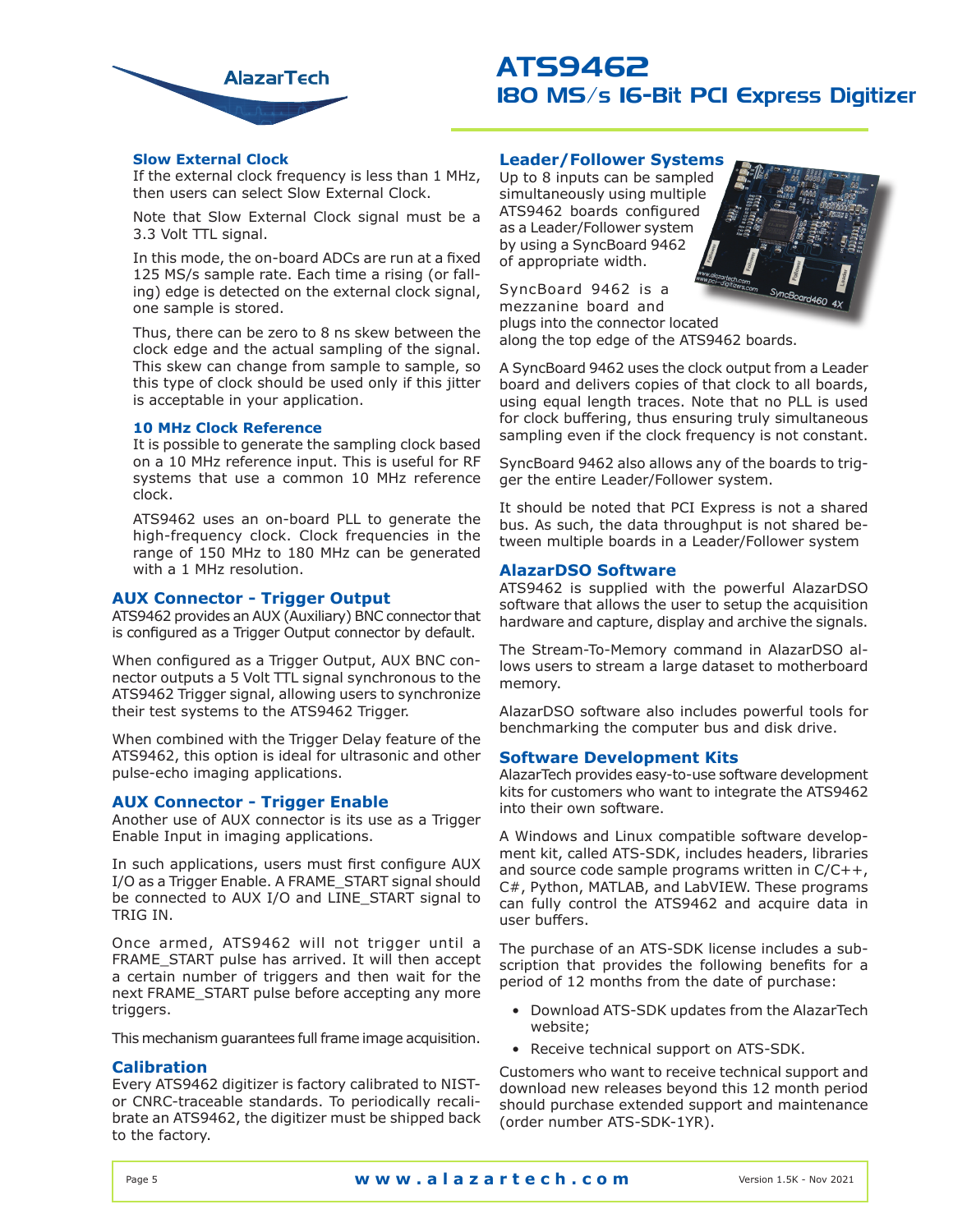

## **ATS-GPU**

ATS-GPU is a software library developed by AlazarTech to allow users to do real-time data transfer from ATS9462 to a GPU card at rates up to 720 MB/s.

Interfacing waveform digitizers to GPUs involves creating a software mechanism to move data from one to the other and back to user buffers. The standard techniques used most often can get the job done, but feature very low data throughput due to software overheads.

AlazarTech designed ATS-GPU to eliminate this software bottleneck so that data can be moved from AlazarTech digitizers to GPUs and from GPUs to user buffers at full PCIe bus speeds. Once the data is available in GPU memory, many types of digital signal processing (DSP) can be done on this data at nearhardware speeds.

ATS-GPU-BASE is supplied with an example user application in source code. The application includes GPU kernels that use ATS-GPU to receive data, do very simple signal processing (data inversion), and copy the processed (inverted) data back to a user buffer. All this is done at the highest possible data transfer rate.

Programmers can replace the data inversion code with application-specific signal processing kernels to develop custom applications.

ATS-GPU-OCT is the optional OCT Signal Processing library for ATS-GPU. It contains floating-point FFT routines that have also been optimized to provide the maximum number of FFTs per second. Kernel code running on the GPU can do zero-padding, apply a windowing function, do a floating-point FFT, calculate the amplitude and convert the result to a log scale. It is also possible to output phase information.

FFTs can be done on triggered data or on continuous gapless stream of data. It is also possible to do spectral averaging. Our benchmarks showed that it was possible to do 175,000 FFTs per second when capturing data in dual-channel mode and using a NVIDIA® Quadro® P5000 GPU.

ATS-GPU-NUFFT is an extension of ATS-GPU-OCT that allows non-uniform FFTs to be performed on data acquired uniformly in time domain using a fixed sampling rate. For SS-OCTs where the wave-length does not vary linearly in time, a fixed sampling rate results in data that is non-uniformly dis-tributed in frequency domain. ATS-GPU-NUFFT allows linearized FFTs to be performed on such data.

ATS-GPU supports 64-bit Windows and 64-bit Linux for CUDA®-based development.

## **Support for Windows**

Windows support for ATS9462 includes Windows 10, Windows Server® 2019, and Windows Server 2016. As Windows Server 2019 and 2016 are seldom used by our customers, they are expected to work but are not regularly tested with each software release. If there are issues related to Windows Server 2016 or 2019, tech support may not be as rapid as for other operating systems.

Microsoft mainstream support ended in 2018 for Windows 8.1 and Windows Server 2012 R2. As such, AlazarTech has ceased development on these operating systems. Current software and driver releases may work with these operating systems but they are not officially supported.

Due to lack of demand and due to the fact that Microsoft no longer supports these operating systems, AlazarTech no longer supports Windows 8, Windows 7, Windows XP, Windows Vista, Windows Server 2012, Windows Server 2008 R2, and Windows Server 2008.

## **Linux Support**

AlazarTech offers Dynamic Kernel Module Support (DKMS) drivers for the following Linux distributions: Ubuntu, Debian, and RHEL®.

AlazarTech DKMS drivers may work for other Linux distributions but they have not been tested and technical support may be limited.

Users can download the DKMS driver for their specific distribution by choosing from the available drivers here:

[ftp://release@ftp.alazartech.com/outgoing/linux](ftp://release@ftp.alazartech.com/outgoing/linux )

Only 64-bit Linux operating systems are supported.

A GUI application called AlazarFrontPanel that allows simple data acquisition and display is also provided.

ATS-SDK includes source code example programs for Linux, which demonstrate how to acquire data programmatically using a C compiler.

Based on a minimum annual business commitment, the Linux driver source code license (order number ATS9462-LINUX) may be granted to qualified OEM customers for a fee. For release of driver source code, a Non-Disclosure Agreement must be executed between the customer's organization and AlazarTech.

All such source code disclosures are made on an as-is basis with limited support from the factory.

## **Extended Warranty**

The purchase of an ATS9462 includes a standard one (1) year parts and labor warranty. Customers may extend their warranty by ordering the appropriate Extended Warranty:

ATS9462-061 for ATS9462-64M

ATS9462-062 for ATS9462-512M

This must be purchased before expiration of the standard warranty (or before expiration of an Extended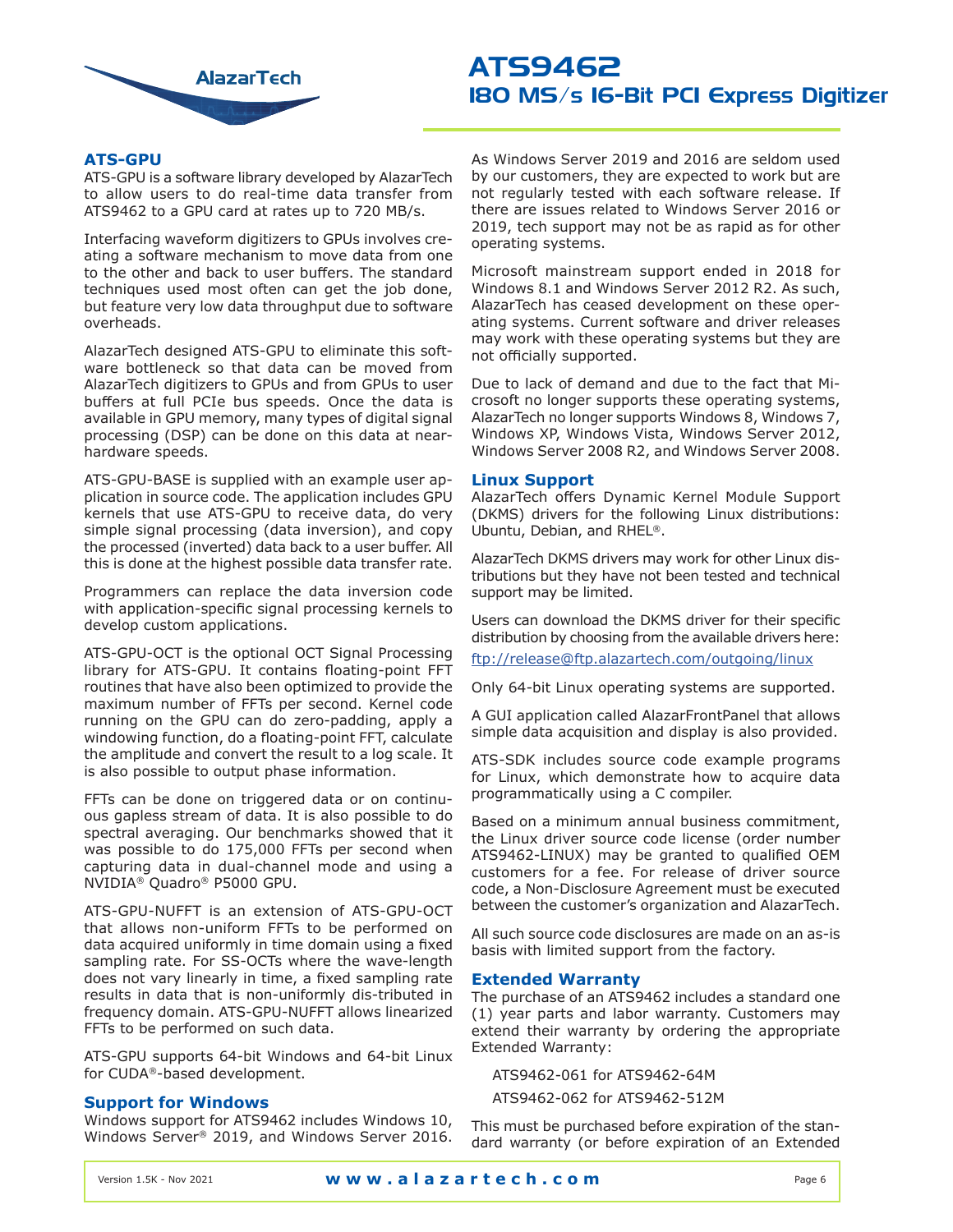

Warranty). Extended Warranties can only be purchased while there is a valid warranty in place.

Users can purchase up to 4 (four) additional years of warranty extensions for a maximum total of 5 years of warranty.

Get your warranty end date by registering your product at: [www.alazartech.com/en/my-account/my-products/.](https://www.alazartech.com/en/my-account/my-products/)

## **Export Control Classification**

According to the Export Controls Division of Government of Canada, ATS9462 is currently not controlled for export from Canada. Its export control classification is N8, which is equivalent to ECCN EAR99. ATS9462 can be shipped freely outside of Canada, with the exception of countries listed on the [Area Control List](http://laws-lois.justice.gc.ca/eng/regulations/SOR-81-543/page-2.html) and *[Sanctions](https://www.international.gc.ca/world-monde/international_relations-relations_internationales/sanctions/current-actuelles.aspx?lang=eng) List*. Furthermore, if the end-use of ATS9462, in part or in its entirety, is related to the development or deployment of weapons of mass destruction, AlazarTech is obliged to apply for an export permit.

## **RoHS Compliance**

ATS9462 is fully RoHS compliant, as defined by Directive 2015/863/EU (RoHS 3) of the European Parliament and of the Council of 31 March 2015 on the restriction of the use of certain hazardous substances in electrical and electronic equipment.

All manufacturing is done using RoHS-compliant components and lead-free soldering.

## **EC Conformity**

ATS9462 conforms to the following standards:

Electromagnetic Emissions: CISPR 32:2015/AMD1:2019 / EN 55032:2015/A11:2020 (Class A): Multimedia Equipment (MME). Radio disturbance characteristics. Limits and method of measurement: EN 61000-3-2:2014, EN 61000-3-3:2013.

Electromagnetic Immunity: CISPR 24:2010 / EN55024:2010: Multimedia Equipment (MME) Immunity characteristics — Limits and methods of measurement.

### Safety:

IEC 62368-1:2014 / EN 62368-1:2014+A11:2017: Audio/video, information and communication technology equipment - Part 1: Safety requirements.

ATS9462 also follows the provisions of the following directives: 2014/35/EU (Low Voltage Equipment); 2014/30/EU (Electromagnetic Compatibility).

## **FCC & ICES-003 Compliance**

ATS9462 has been tested and found to comply with the limits for a Class A digital device, pursuant to part 15, subpart B of the FCC Rules, and the Canadian Interference-Causing Equipment Standard ICES-003 issue 7 October 2020.

## **Processing Using Multiple CPU Cores**

Programmers can take advantage of multiple cores available in modern CPUs to speed up signal processing.

Benchmarks have shown that a quad-core CPU can perform real-time averaging at a rate of 1.0 GB/s and only use up 20% of CPU cycles. Increasing the number of cores or decreasing the sample rate reduces CPU usage even further.

One of the main applications of using multiple cores to do signal processing is Quantum Computing and Spectroscopy applications, where each record contains partial information about the signal of interest and a large number of records must be accumulated to gather a representative dataset.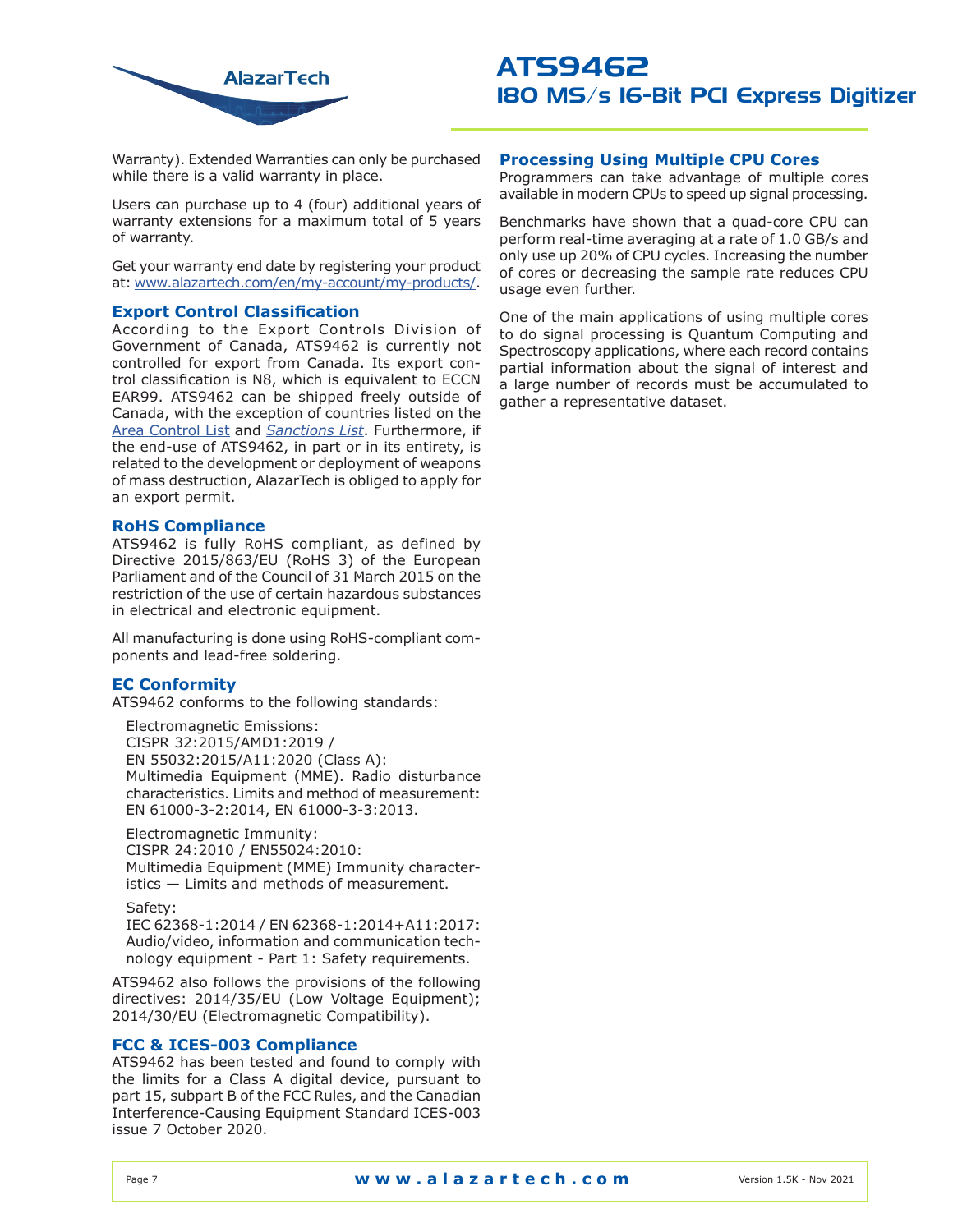

## **System Requirements**

### Personal computer with at least one free x4, x8 or x16 PCI Express (v1.0a or v1.1 or v2.0) slot, 512 MB RAM, 100 MB of free hard disk space, SVGA display adaptor and monitor with at least a 1024 x 768 resolution.

### **Power Requirements**

+12 V 1.2 A, typical

+3.3 V 1.1 A, typical

**Physical**

Size Single slot, half length PCI Express card (4.4 inches x 7.8 inches excluding the connectors protruding from the front panel)

Weight 250 g

## **I/O Connectors**

CH A, CH B,<br>TRIG IN, AUX I/O ECLK SMA female connector

## **Environmental**

Operating temperature 0 to 55 degrees Celsius Storage temperature -20 to 70 degrees Celsius Relative humidity 5 to 95%, non-condensing

## **Acquisition System**

Resolution 16 bits Bandwidth (-3 dB)

AC-coupled lower cut-off frequency: 1 MΩ: 10 Hz 50 Ω: 100 kHz

Full scale input ranges 1 MΩ input impedance: ±200 mV, ±400 mV, ±800 mV,

Input protection

BNC female connectors

DC-coupled: DC - 65 MHz for all ranges, except ±4 V ±4 V: DC - 50 MHz

Number of channels 2, simultaneously sampled Maximum sample rate 180 MS/s single shot Minimum sample rate 1 KS/s single shot for internal clocking

 $\pm$ 2 V,  $\pm$ 4 V,  $\pm$ 8 V, and  $\pm$ 16 V, software-selectable 50 Ω input impedance: ±200 mV, ±400 mV, ±800 mV, ±2 V, and ±4 V, software-selectable DC accuracy  $\pm 2\%$  of full scale in all ranges Input coupling The AC or DC, software-selectable Input impedance 50 Ω or 1 MΩ  $\pm$ 1% in parallel with 50 pF ±10 pF, software-selectable

1 MΩ ±28 V (DC + peak AC for CH A, CH B and EXT only without external attenuation)  $±4$  V (DC + peak AC for CH A,

CH B and EXT only without external attenuation)

## **Acquisition Memory System**

| Memory size        | 64 MB or 512 MB                                                                                                                                                                        |
|--------------------|----------------------------------------------------------------------------------------------------------------------------------------------------------------------------------------|
| Record length      | Software-selectable with 32-point<br>resolution. Record length must<br>be a minimum of 256 points and<br>maximum of the on-board mem-<br>ory size for single-port memory<br>operation. |
|                    | There is no upper limit on the<br>maximum record length in data<br>streaming mode.                                                                                                     |
| Number of records  | Software-selectable from a<br>minimum of 1 to a maximum of<br>infinite number of records                                                                                               |
| Pre-trigger depth  | Up to 2048 points in NPT mode<br>(with firmware version 23 and<br>higher)                                                                                                              |
| Post-trigger depth | Record Length - Pre-Trigger Depth                                                                                                                                                      |

## **Amplifier Bypass Mode**

| Standard feature        | Yes                                                                     |
|-------------------------|-------------------------------------------------------------------------|
| DIP switch selectable   | Yes, independently for each<br>channel                                  |
| Input range             | Approx. 550 mV rms                                                      |
| Input coupling          | DC, irrespective of the input<br>coupling setting for the channel       |
| Input impedance         | 50 $Ω$ , irrespective of the input<br>impedance setting for the channel |
| Input bandwidth (-3 dB) | 85 MHz                                                                  |

## **Optional Wideband Input**

| Analog bandwidth using<br>Amplifier Bypass Mode | 120 MHz (-3 dB)                                                                                                                                                                           |
|-------------------------------------------------|-------------------------------------------------------------------------------------------------------------------------------------------------------------------------------------------|
| <b>Timebase System</b>                          |                                                                                                                                                                                           |
| Timebase options                                | Internal Clock or<br>External Clock (Optional)                                                                                                                                            |
| Internal sample rates                           | 180 MS/s, 160 MS/s, 125 MS/s,<br>100 MS/s, 50 MS/s, 20 MS/s,<br>10 MS/s, 5 MS/s, 2 MS/s, 1 MS/s,<br>500 KS/s, 200 KS/s, 100 KS/s,<br>50 KS/s, 20 KS/s, 10 KS/s,<br>5 KS/s, 2 KS/s, 1 KS/s |
| Internal clock accuracy                         | $\pm$ 2 ppm for 180 MS/s & 160 MS/s<br>$\pm$ 25 ppm for 125 MS/s and lower                                                                                                                |

## **Dynamic Parameters**

Typical values measured using a randomly selected ATS9462 with Amplifier Bypass Mode. Input was provided by an HP8656A signal generator, followed by a 9-pole, 1 MHz bandpass filter (TTE Q36T-1M-100K-50-720B). Input frequency was set at 1 MHz and output amplitude was 520 mV rms, which was approximately 95% of the full scale input.

| SNR         | 72.9 dB  |
|-------------|----------|
| SINAD       | 72.3 dB  |
| <b>THD</b>  | $-83$ dB |
| <b>SFDR</b> | $-82$ dB |

Note that these dynamic parameters may vary from one unit to another, with input frequency and with the full scale input range selected.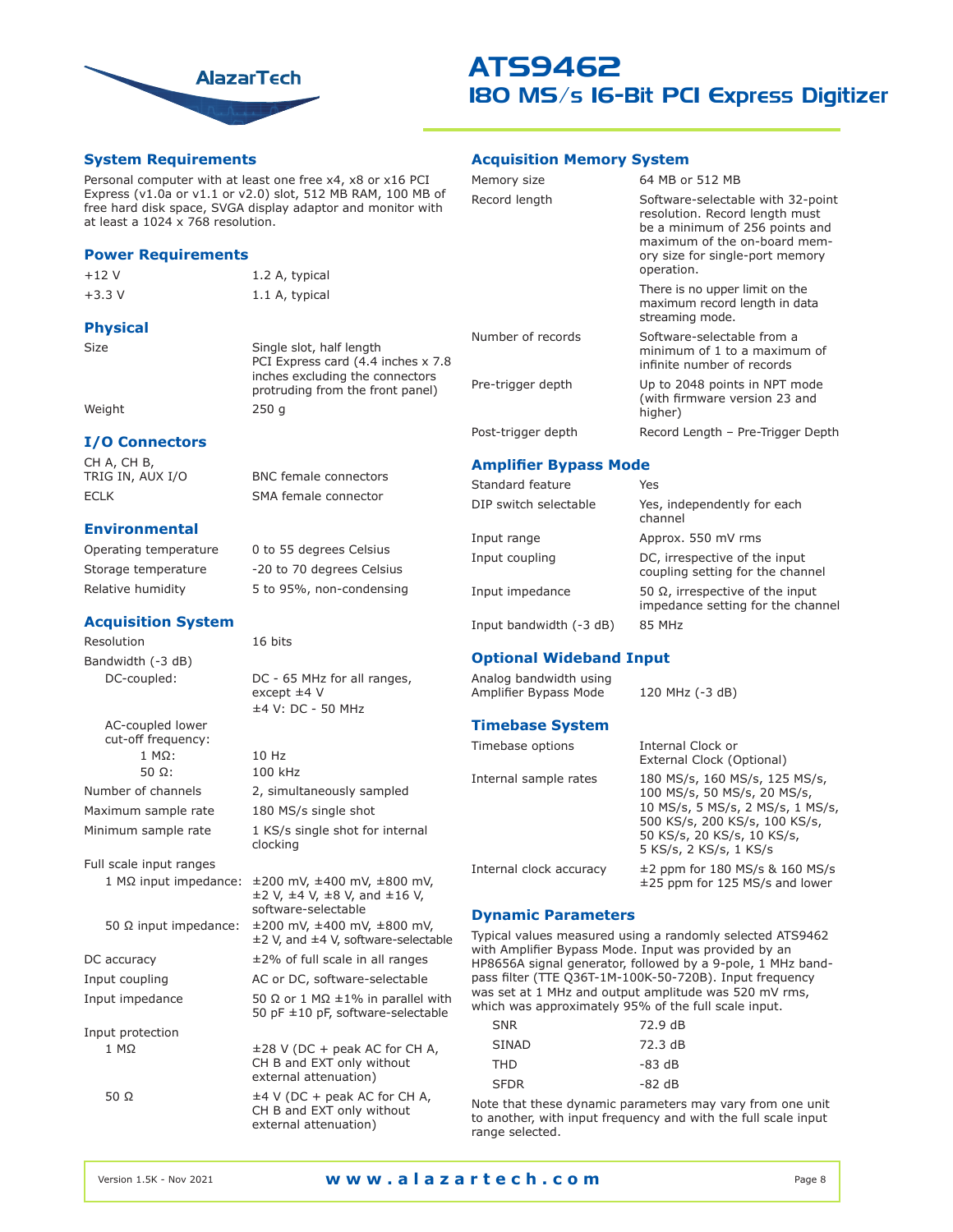

## **Optional ECLK (External Clock) Input**

Input impedance 50 Ω

Input coupling The AC or DC, software-selectable

## **Fast External Clock**

Signal level  $500 \text{ mV}_{P-P}$  to 2  $V_{P-P}$ <br>Maximum frequency  $180 \text{ MHz}$ Maximum frequency Minimum frequency 1 MHz Sampling edge Rising or falling,

software-selectable Decimation factor Software-selectable from 1 to

### **Slow External Clock**

Signal Level 3.3 V LVTTL Maximum frequency 10 MHz Minimum frequency DC

100,000

### **Optional 10 MHz Reference PLL Input**

| Signal Level         | 500 mV <sub>p-p</sub> to 2 $V_{p-p}$<br>or 3.3 V LVTTL |
|----------------------|--------------------------------------------------------|
| Input impedance      | 50 Ω                                                   |
| Input coupling       | AC coupled                                             |
| Input frequency      | 10 MHz $\pm$ 0.1 MHz                                   |
| Maximum frequency    | 10.1 MHz                                               |
| Minimum frequency    | 9.9 MHz                                                |
| Sampling clock freg. | 150 MHz to 180 MHz with 1 MHz<br>resolution            |

## **Triggering System**

| Mode                       | Edge triggering with hysteresis                                                                                                                                                                          |
|----------------------------|----------------------------------------------------------------------------------------------------------------------------------------------------------------------------------------------------------|
| Comparator type            | Digital comparators for internal<br>(CH A, CH B) triggering and<br>analog comparators for TRIG IN<br>(External) triggering                                                                               |
| Number of trigger engines  | 2                                                                                                                                                                                                        |
| Trigger engine combination | Engine J, engine K, J OR K,<br>software-selectable                                                                                                                                                       |
| Trigger engine source      | CH A, CH B, EXT, Software or<br>None, independently software-<br>selectable for each of the two<br><b>Trigger Engines</b>                                                                                |
| <b>Hysteresis</b>          | $\pm$ 5% of full scale input, typical                                                                                                                                                                    |
| Trigger sensitivity        | $\pm 10\%$ of full scale input range.<br>This implies that the trigger<br>system may not trigger reliably if<br>the input has an amplitude less<br>than $\pm 10\%$ of full scale input<br>range selected |
| Trigger level accuracy     | $\pm$ 5%, typical, of full scale input<br>range of the selected trigger<br>source                                                                                                                        |
| Bandwidth                  | 65 MHz                                                                                                                                                                                                   |
| Trigger delay              | Software-selectable from 0 to<br>9,999,999 sampling clock cycles                                                                                                                                         |
| Trigger timeout            | Software-selectable with a 10 us<br>resolution. Maximum settable<br>value is 3,600 seconds. Can also<br>be disabled to wait indefinitely for<br>a trigger event                                          |

## **TRIG IN (External Trigger) Input**

| Input impedance   | 1.01 M $\Omega$ ±10% in parallel with<br>50 pF $\pm$ 10 pF |
|-------------------|------------------------------------------------------------|
| Bandwidth (-3 dB) |                                                            |
| DC-coupled        | DC - 25 MHz                                                |
| AC-coupled        | 10 Hz - 25 MHz                                             |
| Input range       | $\pm$ 5 V or $\pm$ 1 V, software-selectable                |
| DC accuracy       | $\pm 10\%$ of full scale input                             |
| Input protection  | $\pm$ 28 V (DC + peak AC without<br>external attenuation)  |
| Coupling          | AC or DC, software-selectable                              |

## **Auxiliary I/O (AUX I/O)**

| Signal direction | Input or Output, software-select-<br>able. Trigger Output by default     |
|------------------|--------------------------------------------------------------------------|
| Output types:    | Trigger Output,                                                          |
|                  | Pacer (programmable clock) Output,<br>Software-controlled Digital Output |
| Input types:     | Trigger Enable                                                           |
|                  | Software readable Digital Input                                          |
| Output           |                                                                          |
| Amplitude:       | 5 Volt TTL                                                               |
| Synchronization: | Synchronized to rising edge of<br>sampling clock                         |
| Input            |                                                                          |
| Amplitude:       | 3.3 Volt TTL (5 Volt compliant)                                          |
| Input coupling:  | DC                                                                       |

## **Materials Supplied**

ATS9462 PCI Express Card ATS9462 Install Disk on USB flash drive

## **Certification and Compliances**

RoHS 3 (Directive 2015/863/EU) Compliance CE Marking — EC Conformity FCC Part 15 Class A / ICES-003 Class A Compliance

*All specifications are subject to change without notice*

† AlazarDSO, AlazarTech, and AlazarTech ATS are registered trademarks of Alazar Technologies Inc. MATLAB is a trademark and/or registered trademark of The MathWorks, Inc. LabVIEW is a trademark and/or registered trademark of National Instruments. Windows and Windows Server are trademarks and/or registered trademarks of Microsoft Corporation in the U.S. and/or other countries. Linux is a registered trademark of Linus Torvalds. ASUS is either a US registered trademark or trademark of ASUSTeK Computer Inc. in the United States and/or other countries. CUDA, NVIDIA, and Quadro are trademarks and/or registered trademarks of NVIDIA Corporation in the U.S. and/or other countries. RHEL is a registered trademark of Red Hat, Inc. in the United States and other countries.

All other trademarks are the property of their respective owners.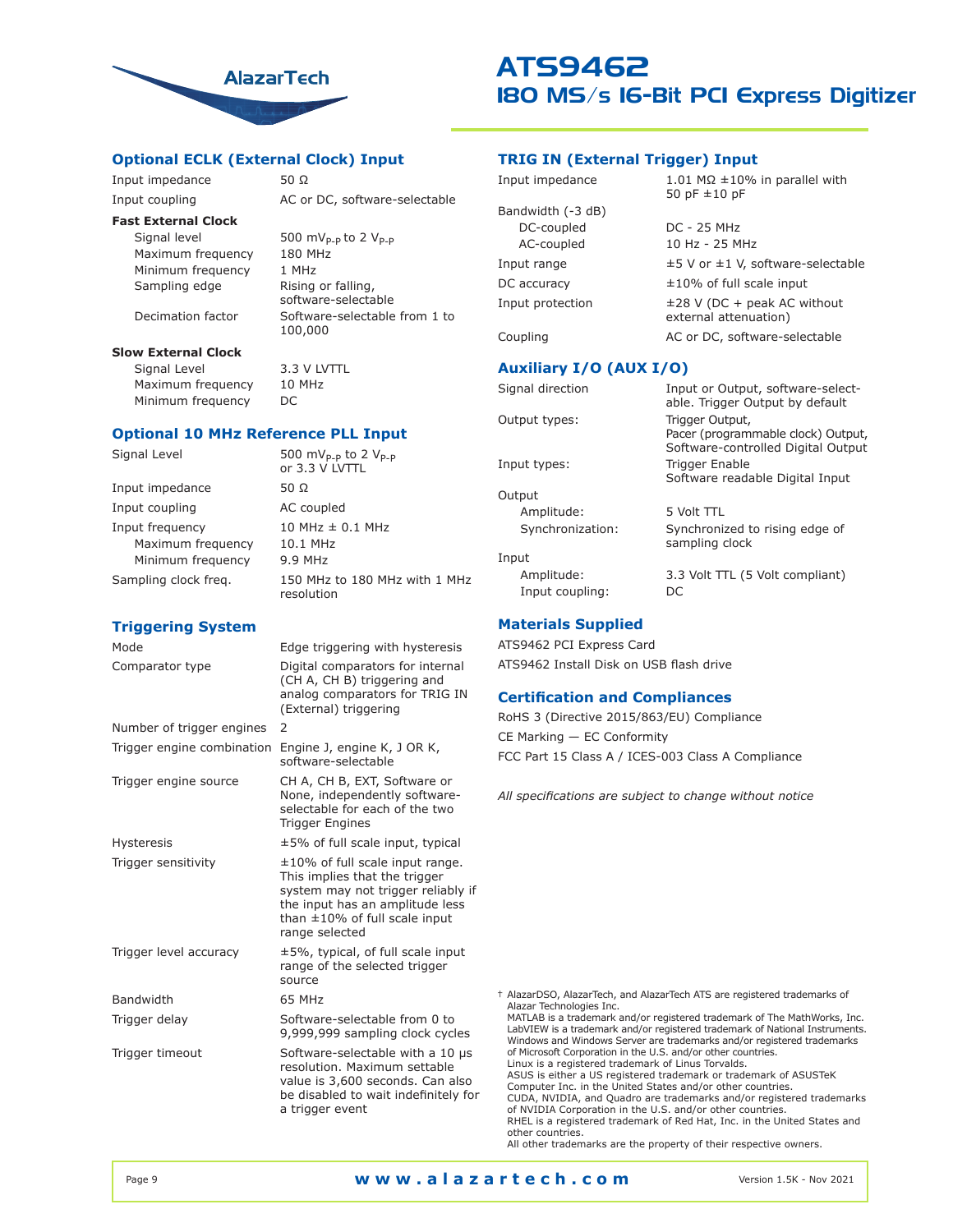

## **ORDERING INFORMATION**

| ATS9462-64M                                                                                                                                     | ATS9462-002 |
|-------------------------------------------------------------------------------------------------------------------------------------------------|-------------|
| ATS9462-512M                                                                                                                                    | ATS9462-003 |
| ATS9462: External Clock Upgrade                                                                                                                 | ATS9462-004 |
| ATS9462: Wideband Input Upgrade                                                                                                                 | ATS9462-005 |
| ATS9462: SyncBoard 2x                                                                                                                           | ATS9462-006 |
| ATS9462: SyncBoard 4x                                                                                                                           | ATS9462-007 |
| ATS9462: FIFO-only to 64M Upgrade                                                                                                               | ATS9462-010 |
| ATS9462: FIFO-only to 512M Upgrade                                                                                                              | ATS9462-011 |
| ATS9462: 64M to 512M Upgrade                                                                                                                    | ATS9462-012 |
| ATS9462-64M: One Year Extended Warranty                                                                                                         | ATS9462-061 |
| ATS9462-512M: One Year Extended Warranty                                                                                                        | ATS9462-062 |
| Software Development Kit<br>License + 1 Year Subscription<br>(Supports C/C++, Python, MATLAB, and LabVIEW)                                      | ATS-SDK     |
| ATS-GPU-BASE: GPU Streaming Library<br>License + 1 Year Subscription                                                                            | ATSGPU-001  |
| ATS-GPU-OCT: Signal Processing Library<br>License + 1 Year Subscription (requires ATSGPU-001)                                                   | ATSGPU-101  |
| ATS-GPU-NUFFT: ATS-GPU-OCT Extension<br>for fixed-frequency sampled data<br>License + 1 Year Subscription<br>(requires ATSGPU-001 & ATSGPU-101) | ATSGPU-201  |

## **Manufactured By:**

**Alazar Technologies Inc.**

6600 TRANS-CANADA HIGHWAY, SUITE 310 POINTE-CLAIRE, QC, CANADA H9R 4S2

TOLL FREE: 1-877-7-ALAZAR TEL: (514) 426-4899 FAX: (514) 426-2723

E-MAIL: sales@alazartech.com

Version 1.5K - Nov 2021 **www.alazartech.com** Page 10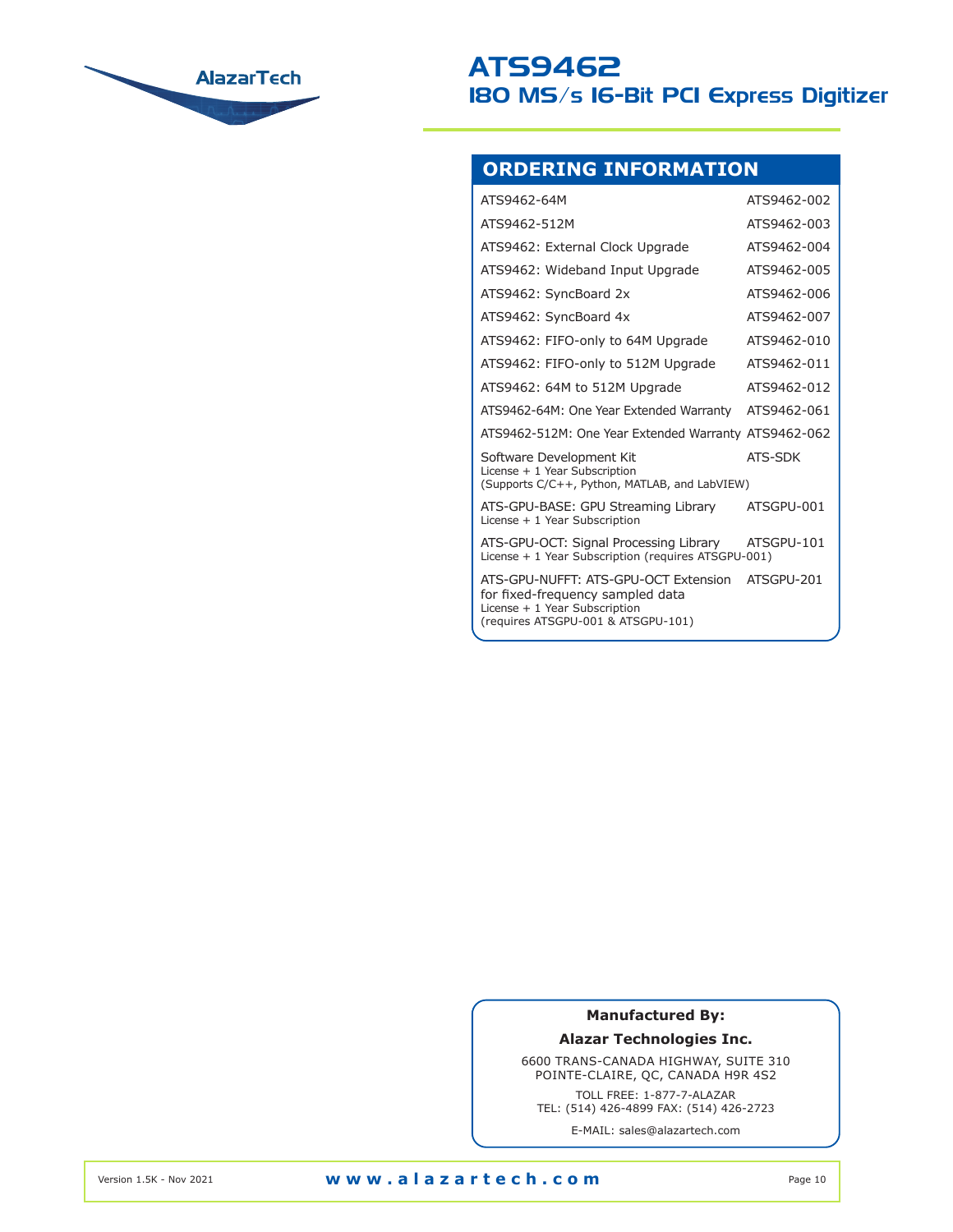

## **DATASHEET REVISION HISTORY**

## **Changes from version 1.5J (Oct 2021) to version 1.5K Section, Page**

Changed term for multi-board system to *Leader/Follower* Leader/Follower Systems, pg. 5 Specified number of extended warranties that users may purchase extended Warranty, pg. 7

## **Changes from version 1.5I (July 2021) to version 1.5J Section, Page**

Updated support status for Windows 8.x and Windows Server versions 2012 R2, 2016, 2019 Support for Windows, pg. 6 Updated Linux Support: only 64-bit Linux operating systems are supported Linux Linux Support, pg. 6 Changed terminology from *Information Technology Equipment (ITE)* to *Multimedia Equipment (MME)* EC Conformity, pg. 7

## **Changes from version 1.5H (Jan 2020) to version 1.5I Section, Page Section, Page**

Updated section *ATS-GPU* and added paragraph on ATS-GPU-NUFFT ATS-GPU, pg. 6 Updated Linux Support (RHEL) and added new DKMS drivers Later Linux Support, pg. 6 Updated product registration URL Extended Warranty, pg. 7 Updated standards and directives EC Conformity, pg. 7 Updated year of FCC and ICES-003 standards FCC & ICES-003 Compliance, pg. 7 Added Auxiliary I/O input coupling (DC) and the state of the state of the Auxiliary I/O (AUX I/O), pg. 9 Updated software descriptions and added order number for ATS-GPU-NUFFT Ordering Information, pg. 10

## **Changes from version 1.5G (May 2019) to version 1.5H Section, Page**

| Changed Sampling Rate column to Max. Sample Rate                                                                                                                                                                           | Feature Table, pg. 1                        |  |
|----------------------------------------------------------------------------------------------------------------------------------------------------------------------------------------------------------------------------|---------------------------------------------|--|
| Added AlazarFrontPanel (for Linux) as benchmarking tool                                                                                                                                                                    | Maximum Sustained Transfer Rate, pg. 2      |  |
| Removed qualified metrology lab as option for recalibrating ATS9462                                                                                                                                                        | Calibration, pg. 5                          |  |
| Specified Windows 7 version support, re-ordered list of operating systems, and<br>added end-of-support notice for Windows 7 and Windows Server 2008 R2                                                                     | Support for Windows, pg. 6                  |  |
| Specified Linux distributions: CentOS, Debian, and Ubuntu                                                                                                                                                                  | Linux Support, pg. 6                        |  |
| Clarified specifications by separating Fast and Slow External Clock<br>Changed fast ext. clock signal from " $\pm$ 200 mV to $\pm$ 1 V" to "500 mV <sub>p-p</sub> to 2 V <sub>p-p</sub> "<br>Removed sine wave requirement | Optional ECLK (External Clock) Input, pq. 9 |  |
| Changed signal level from "±200 mV sine wave or 3.3 V LVTTL"<br>to "500 mV <sub>P-P</sub> to 2 V <sub>P-P</sub> or 3.3 V LVTTL"                                                                                            | Optional 10 MHz Reference PLL Input, pq. 9  |  |
| Corrected Output types (removed Busy Output and added Pacer Output)                                                                                                                                                        | Auxiliary I/O (AUX I/O), pg. 9              |  |
| Changes from version 1.5F (Jan 2019) to version 1.5G                                                                                                                                                                       | <b>Section, Page</b>                        |  |
|                                                                                                                                                                                                                            |                                             |  |

Updated ATS-GPU data transfer rate and benchmarks (FFTs per second and GPU) ATS-GPU, pg. 6 Removed *ATS-GMA* section as this product is being [discontinued](https://www.alazartech.com/Support/Download%20Files/EOL-GMABASE-1903.pdf) **ATS-GMA**, pg. 6 Added section *Extended Warranty* **Extended Warranty Extended Warranty, pg. 6** Specified that listed Pre-trigger depth applies to NPT mode Acquisition Memory System, pg. 8 Added External Clock input coupling and the optional ECLK (External Clock) Input, pg. 9 Updated Trademark information pg. 9 Removed ATS-GMA order numbers (ATSGMA-001, ATSGMA-101) **Contained ATS-GMA-101** Ordering Information, pg. 10

## **Changes from version 1.5E (Sept 2018) to version 1.5F Section, Page**

Updated Trademark information pg. 9

## **Changes from version 1.5D (Jan 2018) to version 1.5E** Section, Page

Updated RoHS Compliance to RoHS 3 Global change and the Updated RoHS 3 Global change Updated product image pg. 1 Clarified Operating System Support **Feature Table, pg. 1** Clarified Operating System Support Added note: Wideband Input Upgrade can only be used while in Amplifier Bypass Mode Wideband Input Upgrade, pg. 2

- 
- 
- 

- 
- 
- 
- 
- 
- 
- 

- 
- 
- 
- 
- 
- -
	-

- Updated *Sanctions List* URL **Export Control Classification, pg. 7** 
	-

- 
- 
- 

Page 11 **www.alazartech.com** Version 1.5K - Nov 2021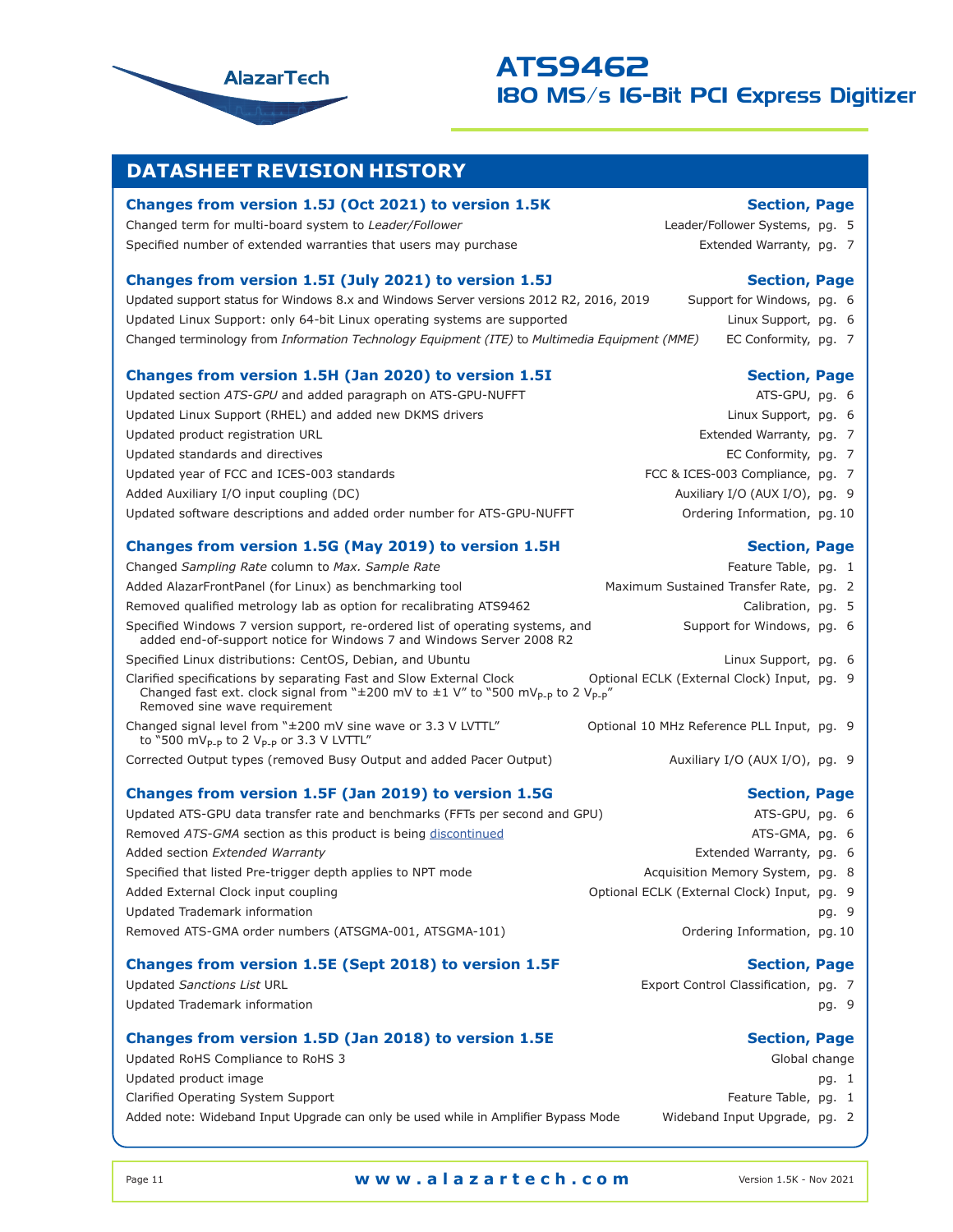

## **DATASHEET REVISION HISTORY**

Correction of trigger engines: changed to J and K (instead of X and Y) Triggering, pg. 4 Added *External Trigger Input* section External Trigger Input, pg. 4 Added information on ATS-SDK license Software Development Kits, pg. 5 Specified 64-bit version for Windows and Linux support **ATS-GPU, pg. 6** ATS-GPU, pg. 6

| Changes from version 1.5D (Jan 2018) to version 1.5E (continued)                                                     | <b>Section, Page</b>                        |       |  |
|----------------------------------------------------------------------------------------------------------------------|---------------------------------------------|-------|--|
| Added ATS-GMA section                                                                                                | ATS-GMA, pg. 6                              |       |  |
| Added list of supported Microsoft Windows versions                                                                   | Support for Windows, pq. 6                  |       |  |
| Added Acquisition Memory System section                                                                              | Acquisition Memory System, pg. 8            |       |  |
| Added Maximum Amplitude: 2 V <sub>P-P</sub>                                                                          | Optional ECLK (External Clock) Input, pg. 9 |       |  |
| Added "PLL" to section name for clarity, corrected Input Frequency<br>tolerance, and added Max. and Min. Frequencies | Optional 10 MHz Reference PLL Input, pg. 9  |       |  |
| Corrected Trigger Engine Combination                                                                                 | Triggering System, pg. 9                    |       |  |
| Replaced TRIG OUT Output section with Auxiliary I/O (AUX I/O)                                                        | Auxiliary I/O (AUX I/O), pg. 9              |       |  |
| Added Trademark information                                                                                          |                                             | pg. 9 |  |
| Added subscription length for ATS-SDK, ATSGPU-001, ATSGPU-101<br>Added products ATSGMA-001, ATSGMA-101               | Ordering Information, pg. 10                |       |  |

## **Changes from version 1.5C (Oct 2017) to version 1.5D Section, Page**

Added note about NPT Footers Note also note about NPT Footers No Pre-Trigger (NPT) AutoDMA, pg. 3 Added CNRC as calibration standard CALIC CALIGATION CALIGATION CALIBRATION CALIBRATION, pg. 5 Added -BASE and -OCT to ATS-GPU description for clarity ATS-GPU, pg. 5 Corrected size of card **Physical, pg. 7** Corrected size of card Physical, pg. 7 Updated email address and the state of the state of the state of the Manufactured By, pg. 8

## **Changes from version 1.5B (Oct 2017) to version 1.5C <b>Section, Page**

Updated description for product ATSGPU-001 & ATSGPU-101 **Canada Contained ATSGPU-101** Ordering Information System, pg. 8

## **Changes from version 1.5A (Oct 2017) to version 1.5B Section, Page**

Added DC-coupled bandwidth for ±4 V range (DC - 50 MHz) Acquisition System, pg. 7 Changed the way AC-coupled bandwidth is specified. The match of the coupled bandwidth is specified. Now showing AC-coupled lower cut-off frequency

Removed Bandwidth flatness specification Acquisition System, pg. 7

## **Changes from version 1.5 (Sept 2017) to version 1.5A** Section, Page

Corrected full scale input range for Amplifier Bypass Mode to ±800 mV Amplifier Bypass Mode, pg. 2

## **Changes from version 1.4 (Nov 2013) to version 1.5 Section, Page Section, Page**

Added Python to list of SDK supported languages, and Support for Windows & Linux Features, pg. 1 Removed deprecated basic model (FIFO-only) with no on-board memory Added Python & LabVIEW to list of supported languages for ATS-SDK, removed ATS-VI Specified that Attenuating probes are not included Removed section FIFO-Only Model; product deprecated Removed section on deprecated AlazarDSO plug-in: *Calibration Software* Modified AlazarDSO description Removed deprecated items: *Optional Stream-To-Disk Software*; *Optional Acquire At Time F* New section Software Development Kits to replace sections: Software Development Kits, pg. *ATS-SDK Software Development Kit* and *ATS-VI Software Development Kit* Replaced *GPU Based Signal Processing section with new ATS-GPU section* ATS-GPU, pg. 5 Replaced section *ATS9462-Linux Software Development Kit* with new *Linux Support* section Linux Support, pg. 6

- - -

- ATS-GMA, pg. 6
- Support for Windows, pg. 6
- Acquisition Memory System, pg. 8
- Optional ECLK (External Clock) Input, pg. 9
- Optional 10 MHz Reference PLL Input, pg. 9
	- Triggering System, pg. 9
	- Auxiliary I/O (AUX I/O), pg. 9
		-
		- Ordering Information, pg. 10

- -
	-
	-
	-

- 
- 
- 

|                              | rcatarco, py. I                 |  |     |
|------------------------------|---------------------------------|--|-----|
|                              | Overview, pg. 1                 |  |     |
|                              | Overview, pg. 1                 |  |     |
|                              | Analog Input, pg. 2             |  |     |
|                              | FIFO-Only Model, pg. 2          |  |     |
|                              | Calibration Software, pg. 5     |  |     |
|                              | AlazarDSO Software, pg.         |  | - 5 |
|                              | Plug-In AlazarDSO Software, pg. |  | 5   |
| Software Develonment Kits no |                                 |  |     |